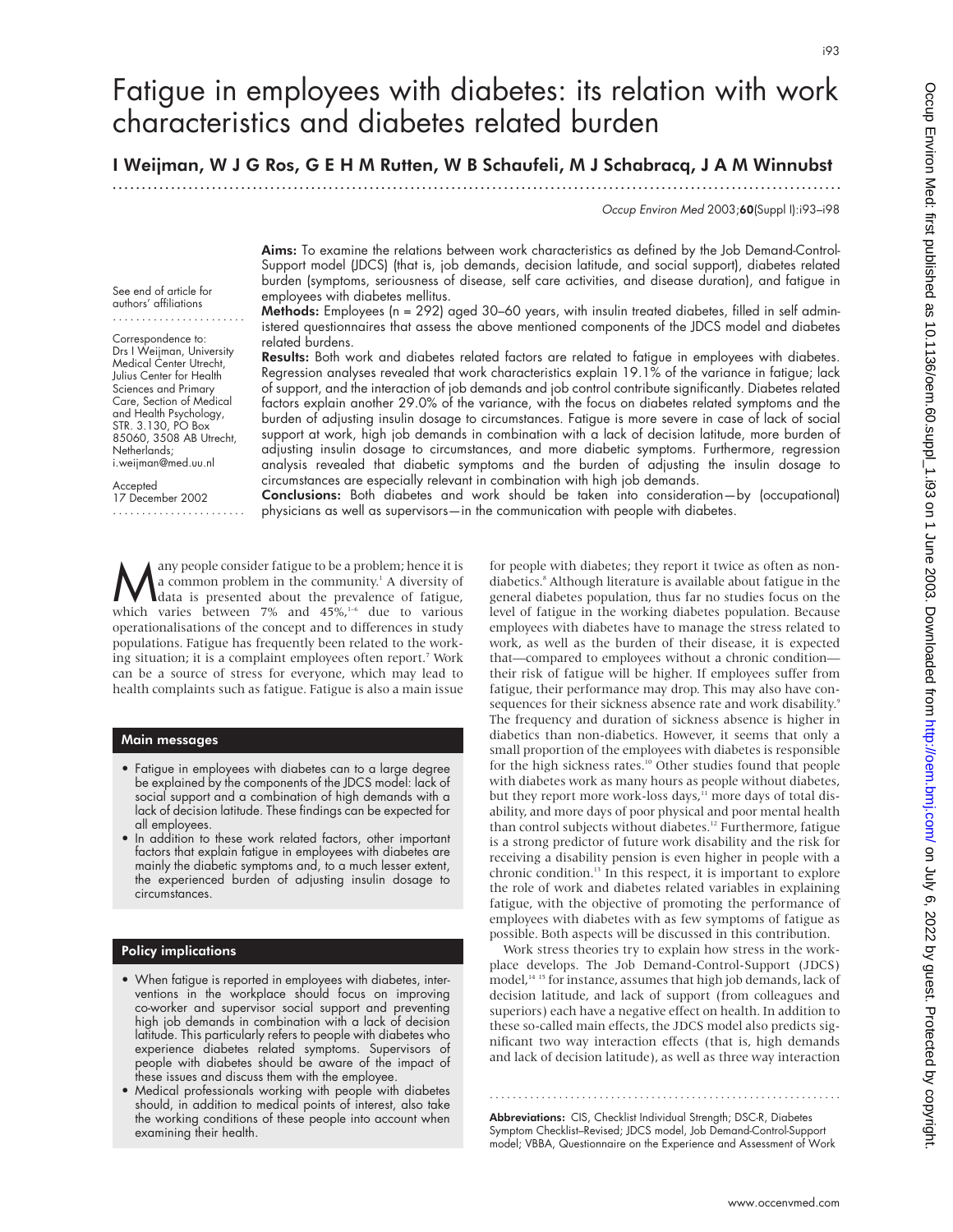effects (that is, high demands, lack of decision latitude, and lack of social support). Nevertheless, the interaction hypotheses are not often supported.<sup>16 17</sup> In contrast, the main effects are generally found—that is, high job demands, low decision latitude, and lack of support are related to poor workers health and wellbeing.<sup>16</sup>

In addition to the fact that fatigue is a work related complaint, it is also one of the most frequently reported complaints of individuals with chronic disorders and many of them experience it as the most demanding aspect of their disease.<sup>18 19</sup> In the case of people with diabetes, fatigue may directly result from physiological processes; it is a symptom of hypoglycaemia as well as hyperglycaemia.<sup>20</sup> Furthermore, fatigue can result from the burden associated with treatment and from long term diabetes related complications: retinopathy, nephropathy, neuropathy, and risk of cardiovascular diseases.8 Diabetic treatment aims at controlling the blood glucose levels to near normal. To achieve this, type 1 diabetics and about 20% of type 2 diabetics have to inject insulin one or more times a day. In addition, they have to test their blood glucose level, plan their meals, and exercise. All these activities have to be geared to one another.

As indicated above, we can assume that both work and diabetes contribute to fatigue separately. Both aspects will probably also interact: in the workplace, people with diabetes who need to inject insulin and control their blood glucose levels are confronted with all the work related tasks on top of the burden of diabetes. In this study, the role of job characteristics and the role of diabetes related variables—in relation to fatigue—are explored. We consider people with diabetes as "normal" employees, who—in addition to the usual job stressors that are experienced by every employee—have to cope with their specific disease related demands. It is therefore hypothesised that diabetes related variables explain a significant proportion of the variance of experienced fatigue in addition to the proportion explained by the usual job stressors.

## SUBJECTS AND METHODS Study sample

A total of 874 subjects with insulin treated diabetes mellitus (type 1 and type 2), from three outpatient diabetes clinics in the Netherlands, were invited by letter (from their physician) to take part in the study. Information about the study was attached to the letter. They also received a form on which they could indicate whether they were willing to participate and whether they met the inclusion criteria. People with diabetes who were treated with insulin, were employed, and were 30–60 years of age were invited to take part. A total of 248 subjects did not meet the inclusion criteria. From the remaining 626 subjects, 347 were willing to participate (response rate 55.4%), 201 did not return the consent form, and 78 returned the form but indicated that they were not willing to participate. After returning the consent form, participants received a set of questionnaires, which they filled in at home. If they did not return the questionnaire within three weeks, they received a reminder. Altogether, 317 people with diabetes (166 type 1 and 151 type 2) filled in and returned the set of questionnaires (return rate 91.4%). Among them, 25 persons were unemployed ( $n = 10$ ), not treated with insulin ( $n = 4$ ), pregnant  $(n = 1)$ , had not worked for more than six weeks due to illness ( $n = 8$ ), or did not fill in the questionnaire properly  $(n = 2)$ . Consequently, data from 292 employees with diabetes (159 type 1 and 133 type 2) could be analysed.

#### Assessment of diabetes related factors

Seriousness of disease, disease duration, diabetes related symptoms, and burden of self care activities have been used as indicators of the total diabetes related burden. Based on the self reported long term complications of diabetes, an index of disease severity has been established: no complications (0), micro- or macro-vascular complications (1), and micro- as well as macro-vascular complications (2). Disease duration has been defined as the time from the diagnosis up to the date when participants fill in the questionnaire. The score on the Diabetes Symptom Checklist–Revised (DSC-R) was used as a measure of symptom severity.<sup>21</sup> A score of total symptom severity has been established, based on eight underlying dimensions: hyperglycaemic, hypoglycaemic, psychosocial-cognitive, psychosocial-fatigue related, cardiovascular, neurological-pain related, neurological-sensory, and ophthalmological complaints. A coefficient α of 0.93 was found for the total scale. Scores range from 0 to 170. The burden of self care activities has been assessed with a scale (composed by the authors), which measures the burden of nutritional self care, injecting insulin, blood glucose testing, and adjusting the insulin dosage to the circumstances. The total scale consists of questions on the burden of the specific self care activity at home, at work, and during special occasions (for example, a party, a day out, or vacation) (for example, "Is it difficult for you to regularly check your blood glucose at home/at work/during special occasions?"). For the injection of insulin a score has been established on the basis of six items: three that focus on the frequency and three that focus on the amount of insulin injections. The subscale on nutritional self care also consists of six items: three that focus on nutritional guidelines and three that focus on the regularity of meals. The other two subscales consist of three items. Acceptable coefficients  $\alpha$  were found for the four scales, ranging from 0.75 to 0.90. The correlations between the four self care variables were low (from 0.04 to 0.22) and, therefore, it is not possible to establish a homogeneous index for the general burden of self care activities. The four scales have therefore been used separately in the analyses. Finally, diabetes type (1 or 2) is taken into account in relation to fatigue.

#### Assessment of work characteristics

Job characteristics have been assessed by using five scales of the VBBA (Questionnaire on the Experience and Assessment of Work), a validated and frequently used instrument for measuring job stress.<sup>22</sup> Based on the JDCS model, $14$  15 psychological demands of work have been measured with the "work pace and amount of work" scale (11 items; for example, "Do you have to work under time pressure?"), decision latitude with the "job autonomy" scale (11 items; for example, "Are you allowed to decide the order in which you perform your tasks?") and the "participation in work" scale (eight items; for example, "Do you have a say in what is and what isn't part of your task?"), and social support with the "support from colleagues" scale (nine items; for example, "Do you have a good relationship with your colleagues?") and the "support from the direct superior" scale (nine items; for example, "Can you rely on your supervisor when you experience problems in your work?"). The coefficient  $α$  for the job demands scale in this study is 0.89. Following the suggestion of Karasek, Schwartz, and Theorell, who combined the skill discretion and decision authority scales (measure of decision latitude) and the supervisor and co-worker support scales (measure of social support), $14 \times 23$  in this study one score (mean score of the two separate scales) has been established for decision latitude, with a coefficient  $\alpha$  of 0.81, and for social support with a coefficient α of 0.73. Scores for all VBBA scales range from 0 to 100. High scores indicate many problems within the specific dimension.

#### Assessment of fatigue

The Checklist Individual Strength  $(CIS)^{24}$  assesses general fatigue. The CIS is composed of four components: lack of motivation (four items; for example, "I feel no desire to do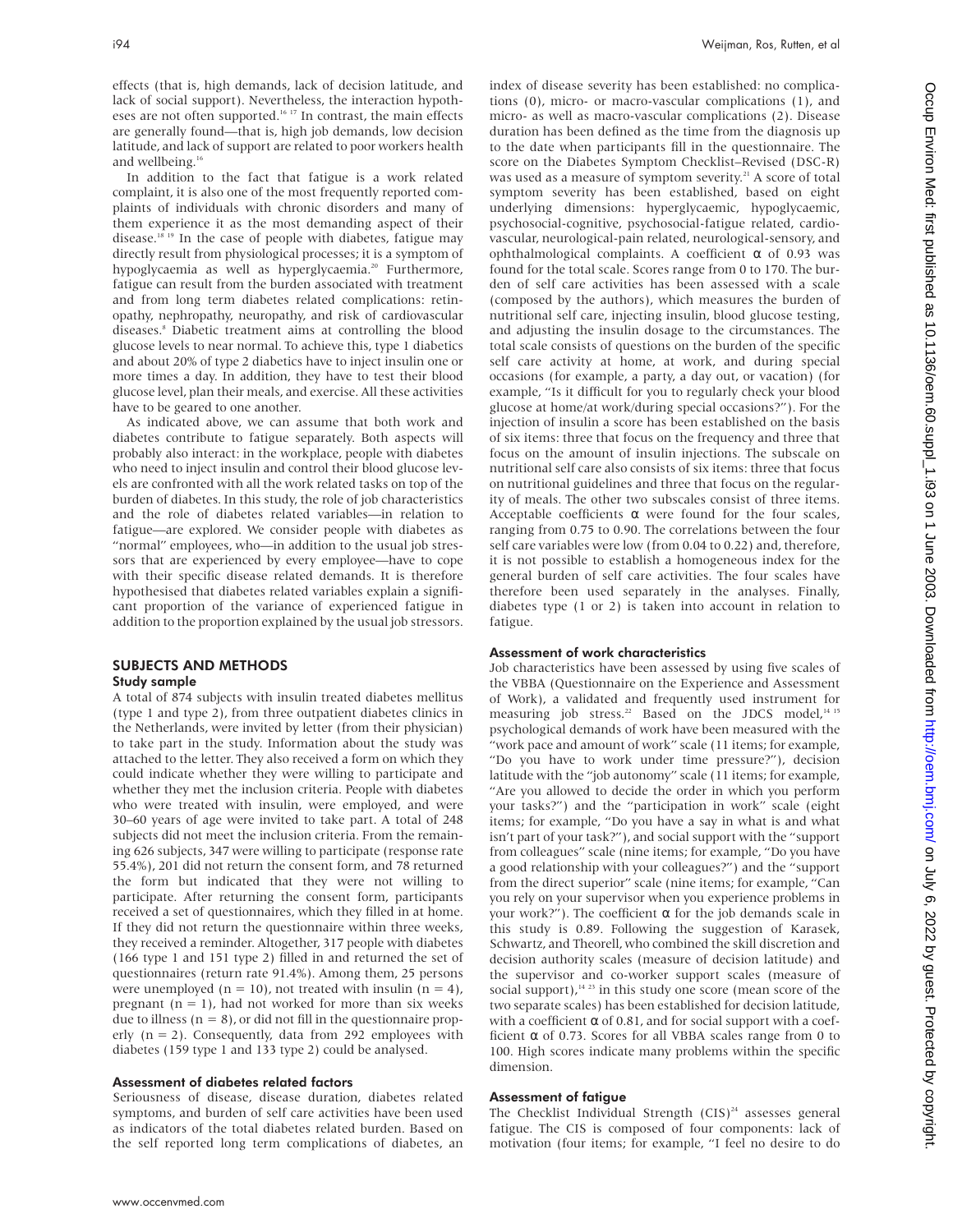**Table 1** Study population (n=292): baseline characteristics

| Gender (% male)                                                  | 66.8%           |  |
|------------------------------------------------------------------|-----------------|--|
| Age (y)                                                          | 44.6            |  |
| Level of education                                               |                 |  |
| Lower                                                            | 34.3%           |  |
| Middle                                                           | 31.1%           |  |
| Higher                                                           | 31.9%           |  |
| Unknown                                                          | 2.7%            |  |
| Occupational groups                                              |                 |  |
| Education, culture, healthcare, and government                   | 23.2%           |  |
| Agrarian (manufacturing/construction), industry<br>and transport | 27.0%           |  |
| Economic, administrative, and commercial                         | 43.9%           |  |
| Other                                                            | 5.9%            |  |
| Variables under study                                            |                 |  |
| Disease duration (y)                                             | 16.1<br>(10.7)  |  |
| Diabetic symptoms (0-170)                                        | $18.6$ $(14.1)$ |  |
| Seriousness of disease (0-2)                                     | $0.5$ (0.6)     |  |
| Burden nutritional self care (0-100)                             | 31.9 (22.2)     |  |
| Burden blood sugar control (0-100)                               | 32.5 (30.2)     |  |
| Burden injecting insulin (0-100)                                 | 7.3<br>(13.1)   |  |
| Burden adjusting insulin dosage (0-100)                          | (28.9)<br>18.9  |  |
| Job demands (0-100)                                              | 45.2<br>(16.6)  |  |
| Lack of decision latitude (0-100)*                               | 37.5<br>(21.1)  |  |
| Lack of support (0-100)                                          | 21.9 (13.7)     |  |
| Fatigue (0-140)                                                  | 62.0<br>(26.5)  |  |

 $*_{n=269}$ .

anything"), subjective fatigue (eight items; for example, "I feel tired"), lack of concentration (five items; for example, "I have trouble concentrating"), and physical activity (three items; for example, "I don't do much during the day"). For the analyses, a composite total score was used, because we wanted to gain more insight into general fatigue in the working diabetes population. A coefficient α of 0.95 was found in this study. Scores range from 0 to 140. High scores indicate many reported fatigue symptoms. The CIS was also used in other studies with diverse samples, for instance healthy employees and fatigued employees. Based on these data, a cut off point of 76 was determined, indicating an "at risk" situation for subsequent sick leave or work disability.<sup>25</sup>

#### Statistical analysis

SPSS 10.0.5 for Windows was used to analyse the data. Regression analyses were conducted to explore the relations between work characteristics, diabetes related variables, and fatigue as the dependent variable. Initial step by step univariate regression analyses were used to examine the relation of work and diabetes related variables with fatigue separately. Variables were entered into the model when the significance level of their F value was less than 0.05 and variables were removed when their level was greater than 0.10. After this exploration the variables that were entered into the two models were selected for the final integrated model. The selected work related variables were entered into the regression analyses as a whole, followed by the two way and three way interaction terms of demands, control, and support. Furthermore, the selected diabetes related variables were entered as a whole and the two way interaction terms of these variables. Finally, the interactions between the diabetes and work related variables were added.

# RESULTS

Table 1 shows characteristics of the population. About 30% of the study population ( $n = 86$ ) had a CIS score above the cut off score of 76. The mean score in this population is 62.01.

Correlation coefficients between the independent variables under study were calculated, in particular to look for conceptual overlap. It turned out that the correlations between the diabetes related variables were rather low (ranging from 0.00

| ×,<br><b>COMPANY</b><br>×<br>٠<br>۰.<br>۰,<br>u.<br>$\sim$ |
|------------------------------------------------------------|
|------------------------------------------------------------|

| <b>Table 2</b> Results of stepwise multiple regression<br>analysis, fatigue predicted by work characteristics |       |                                  |                |
|---------------------------------------------------------------------------------------------------------------|-------|----------------------------------|----------------|
| <b>Predictors</b>                                                                                             |       | p value of<br>$\frac{1}{t}$ test | R <sup>2</sup> |
| Variables entered in model                                                                                    |       |                                  | 0.163          |
| Lack of social support                                                                                        | 0.207 | 0.002                            |                |
| Lack of decision latitude                                                                                     | 0.194 | 0.002                            |                |
| Job demands                                                                                                   | 0.148 | 0.013                            |                |

Estimated standardised regression coefficients (β) and variance explained  $(R^2)$  are presented.

|           | <b>Table 3</b> Results of stepwise multiple regression |
|-----------|--------------------------------------------------------|
|           | analysis, fatigue predicted by diabetes related        |
| variables |                                                        |

| Predictors                                                            | β        | p value<br>$\frac{1}{2}$ of thest | $\mathbb{R}^2$ |  |
|-----------------------------------------------------------------------|----------|-----------------------------------|----------------|--|
| Variables entered in model                                            |          |                                   | 0.435          |  |
| Diabetic symptoms                                                     | 0.640    | 0.000                             |                |  |
| Burden adjusting insulin dosage                                       | 0.099    | 0.033                             |                |  |
| Variables removed from model                                          |          |                                   |                |  |
| Disease duration                                                      | 0.090    | 0.053                             |                |  |
| Burden nutritional self care                                          | 0.081    | 0.109                             |                |  |
| Diabetes type                                                         | $-0.077$ | 0.104                             |                |  |
| Burden blood glucose control                                          | 0.041    | 0.397                             |                |  |
| Burden injecting insulin                                              | $-0.005$ | 0.924                             |                |  |
| Seriousness of disease                                                | 0.080    | 0.103                             |                |  |
| Estimated standardised regression coefficients $(\beta)$ and variance |          |                                   |                |  |

to 0.40), with the exception of the correlation between diabetes type and disease duration  $(r = 0.52)$ . The correlations between the work related variables range from 0.12 to 0.41. Based on these findings, we decided that all variables could be included in the regression analyses.

explained  $(R^2)$  are presented.

Work characteristics explain 16.3% of the variance in fatigue (table 2). Job demands ( $β = 0.15$ ;  $p = 0.01$ ), lack of decision latitude ( $\beta = 0.19$ ; p = 0.00), and lack of support  $(\beta = 0.21; p = 0.00)$  were all entered into the model, each having a significant effect on fatigue.

Diabetes related variables explain 43.5% of the variance in fatigue, mostly because of diabetes related symptoms  $(\beta = 0.64; p = 0.00)$ , which by themselves already explain 42.5% of the variance. The burden of adjusting the insulin dosage ( $\beta = 0.10$ ; p = 0.03) is also significantly related to fatigue and explains an additional 1.0% of the remaining variance. Diabetes type ( $\beta = -0.08$ ; p = 0.10), disease duration  $(\beta = 0.09; p = 0.05)$ , burden of the nutritional self care activities (β = 0.08; p = 0.11), burden of glucose control (β = 0.04;  $p = 0.40$ , burden of injecting insulin ( $\beta = -0.01$ ;  $p = 0.92$ ), and seriousness of disease ( $\beta = 0.08$ ; p = 0.10) do not contribute significantly to fatigue (table 3).

Table 4 presents the results of the final analysis with the selected diabetes and work related variables, and their interaction terms. Work characteristics explain 19.1% of the variance in fatigue: lack of support ( $β = 0.10$ ;  $p = 0.05$ ) and the interaction of job demands and decision latitude  $(\beta = 0.42; p = 0.02)$  contribute significantly. When the interaction term between demands and decision latitude was added in the regression model, no main effect was left over for job demands (β = −0.08; p = 0.49) and decision latitude  $(\beta = -0.13; p = 0.35)$ . Figure 1 shows the interaction. When much decision latitude is reported, there is no difference in fatigue between the groups with high and low job demands. When decision latitude is more restricted, fatigue is more severe in the group with high job demands compared to the group with low job demands. No interactions between support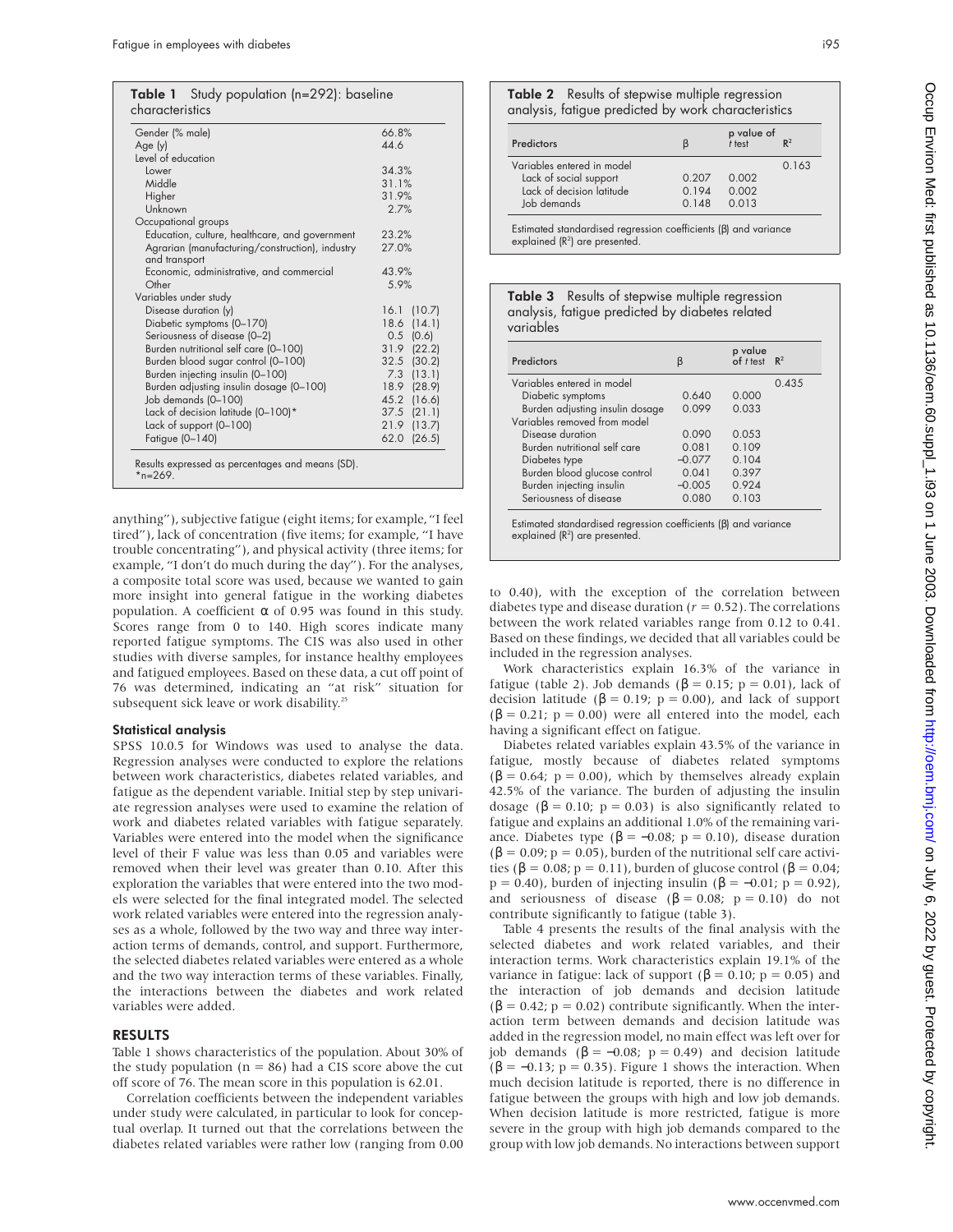Table 4 Results of multiple regression analysis, fatigue predicted by diabetes related variables and work characteristics, including the interaction effects

| Predictors                                           | $\beta$ final<br>model | p value<br>of <i>t</i> test | $R^2$ | $R^2$ change | Sig. $R^2$<br>change |
|------------------------------------------------------|------------------------|-----------------------------|-------|--------------|----------------------|
| Block 1 (enter)                                      |                        |                             | 0.165 | 0.165        | 0.000                |
| Job demands                                          | $-0.078$               | 0.489                       |       |              |                      |
| Lack of decision latitude                            | $-0.129$               | 0.347                       |       |              |                      |
| Lack of support                                      | 0.104                  | 0.047                       |       |              |                      |
| Block 2 (stepwise)                                   |                        |                             | 0.191 | 0.026        | 0.004                |
| Job demands $\times$ lack of decision latitude       | 0.416                  | 0.016                       |       |              |                      |
| Block 3 (enter)                                      |                        |                             | 0.480 | 0.290        | 0.000                |
| Diabetic symptoms                                    | 0.863                  | 0.000                       |       |              |                      |
| Burden adjusting insulin dosage                      | $-0.204$               | 0.120                       |       |              |                      |
| Block 4 (stepwise)                                   |                        |                             |       |              |                      |
| Job demands $\times$ diabetic symptoms               | $-0.418$               | 0.012                       | 0.493 | 0.013        | 0.012                |
| Job demands $\times$ burden adjusting insulin dosage | 0.306                  | 0.024                       | 0.503 | 0.010        | 0.024                |

 $p = 0.44$ ).

presented.

and demands ( $\beta = 0.05$ ; p = 0.75), between support and decision latitude ( $\beta = 0.03$ ;  $p = 0.84$ ), and no three way interaction for demands, control, and support ( $\beta = 0.03$ ; p = 0.84) were found.

Diabetes related factors explain another 29.0% of the variance, with the focus on diabetes related symptoms  $(\beta = 0.86; p = 0.00)$ . No main effect was left over for the burden of adjusting insulin dosage to circumstances ( $\beta = -0.20$ ;  $p = 0.12$ ) after addition of the interactions between work and diabetes related variables. The interaction between the two diabetes related variables, diabetic symptoms, and burden of adjusting insulin, does not contribute significantly to the explanation of fatigue ( $\beta = 0.03$ ; p = 0.80) and was therefore not added into the regression model when we used the stepwise method for regression analysis. In the last block, interaction terms between work and diabetes related variables were added. This resulted in a significant effect of the interaction between demands and diabetic symptoms ( $\beta = -0.42$ ;  $p = 0.01$ ), and between demands and the burden of adjusting the insulin dosage ( $\beta = 0.31$ ; p = 0.02) on fatigue. No interaction effects were found for decision latitude and diabetic symptoms ( $\beta = 0.18$ ; p = 0.18), for decision latitude and the burden of adjusting insulin dosage to circumstances  $(\beta = -0.01; p = 0.97)$ , for support and diabetic symptoms



Figure 1 Interaction between job demands and decision latitude on fatigue.

80 Job demands —□— Low ------ High 70 Mean fatigue score 60  $5<sub>C</sub>$  $\Delta$ <sup>O</sup> 30 Ľow High Diabetic symptoms

effects that were found (see figs 1 and 2).

( $\beta$  = -0.16; p = 0.19), and for support and the burden of adjusting insulin dosage to circumstances  $(\beta = 0.08)$ ;

Figures 2 and 3 present graphically the significant interaction effects. Groups have been established on the basis of the mean score on job demands: higher or lower than the mean score. The other variables have also been divided in two groups: people who have scores lower (when no or few problems are reported) or higher than the value corresponding to the 25th centile. When people report a low level of diabetic symptoms, there is no difference in fatigue between the groups with high and low demands. But when diabetic symptoms increase, more fatigue is reported in the group with high job demands compared to the group with low job demands (fig 2). Figure 3 illustrates that when people do not perceive adjusting their insulin dosage to circumstances as a difficulty, there is no difference in the level of fatigue between high and low job demands groups. When they do perceive adjusting insulin as a burden, more fatigue is reported in the group with high job demands compared to the group with low job demands. This is in agreement with the other interaction

Figure 2 Interaction between job demands and diabetic symptoms on fatigue.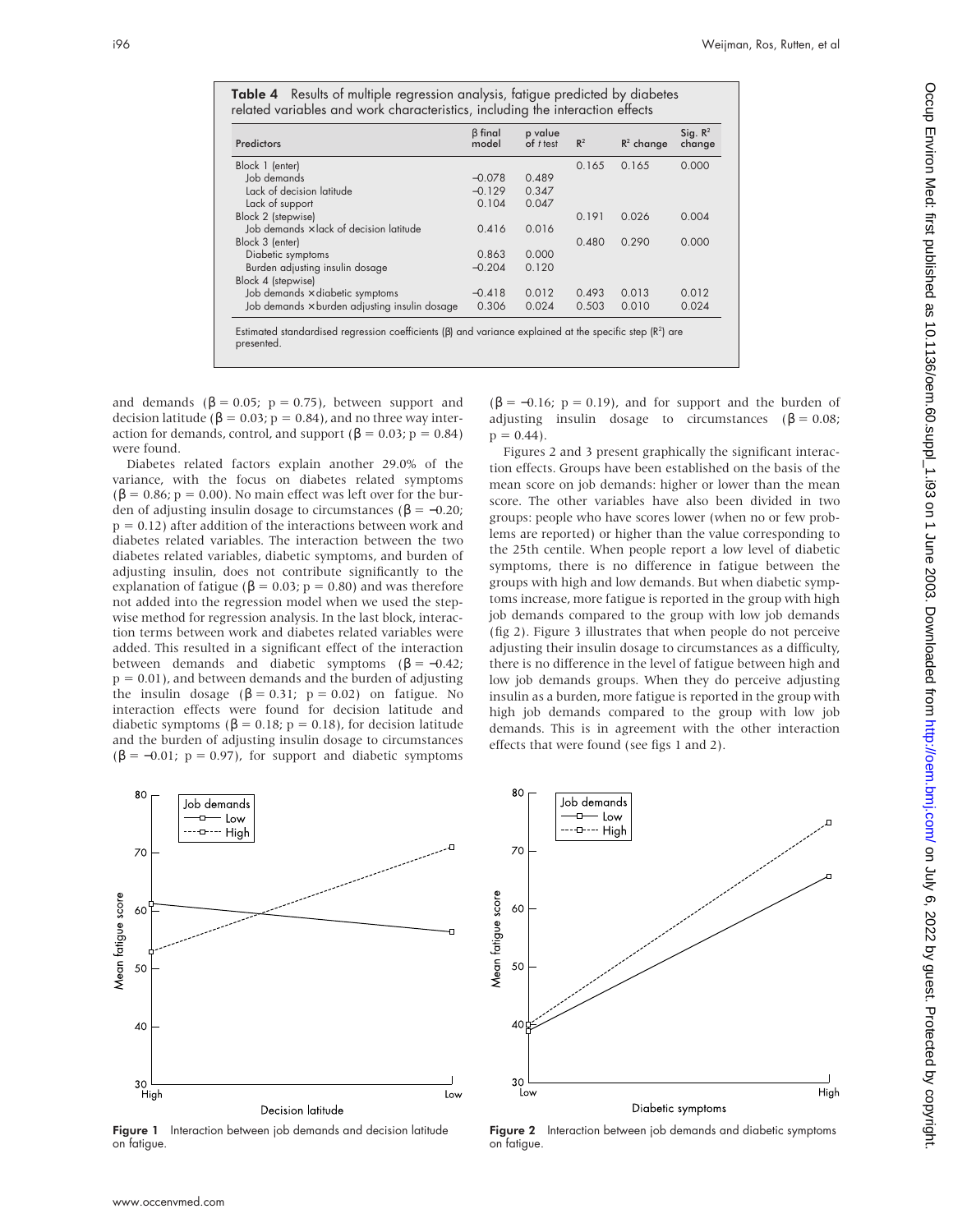

Figure 3 Interaction between job demands and burden of adjusting insulin dosage on fatigue.

#### CONCLUSIONS AND DISCUSSION

Half of the reported fatigue symptoms of employees with diabetes relates to their work situation and their disease: 20% can be explained by factors in the workplace and 30% by diabetes related factors.

Fatigue is more likely to be present when colleagues and direct superiors show little support, when job demands are high, and decision latitude is lacking. These results are as expected from the JDCS model.<sup>14-15</sup> However, there seems to be no interaction between support and the other two work characteristics. De Jonge and Kompier<sup>16</sup> concluded that the interaction hypothesis of the JDCS model is not often supported. Of interest in our study is that an interaction between job demands and decision latitude was actually found. It may be that people with diabetes are able to use the decision latitude to decrease the adverse effects of work demands, from what they have learned from coping with their disease. Employees with diabetes may be more inclined to cope actively with high demands.

Additionally, diabetes related symptoms have a major impact on fatigue. This is in line with Moos and Schaeffer, who mention that dealing with symptoms is the first task with which people with a chronic disease are confronted, besides the special stressors of treatment procedures.<sup>26</sup> Regarding self care activities, in our study, only the burden of adjusting the insulin dosage to circumstances proved to be important in relation to fatigue. This may be due to the fact that injecting insulin is a necessary activity for people with insulin dependent diabetes; it is a skill that has to be mastered and will become a routine. The same reasoning may apply for blood glucose control. Nutritional self care may be seen as less necessary and an experienced burden will therefore not affect health to a great extent. Adjusting the insulin dosage is not a routine action, because it requires flexibility and responsibility from the person, who must decide how and when to carry out these activities. Waclawski and Gill point to the positive aspects of flexible regimens with multiple injection treatment, which allows for greater variation in the timing of meals, and a better quality of life. Furthermore, careful regulation of insulin dosage together with blood glucose monitoring reduces the risk of hypoglycaemia and enables individuals to cope more easily with variations in daily work patterns.<sup>27</sup> When adjusting the insulin dosage is perceived as a difficult task, the positive effects of it could be counterbalanced. Surprisingly, seriousness of disease was not related to fatigue

It was also found that high job demands by themselves are not relevant, but are a problem when employees also experience little control at work, report many diabetic symptoms, and have difficulty adjusting the insulin dosage to specific circumstances. Significant interactions between diabetes related variables and work are in accordance with the literature. Because of a chronic condition, problems in the work situation may exacerbate the general burden of stress.<sup>26</sup> Moreover, stressors—for example, in the workplace—may affect the blood glucose levels,<sup>29</sup> and therefore the health perception of people with diabetes.

In addition to diabetes related variables and work characteristics, other factors outside the workplace also influence people's health status. Coping, social support in the private setting, and self efficacy fulfil a mediating role in explaining health<sup>16 30 31</sup> and can influence the risk of chronic fatigue states. A multifactorial approach is probably best in relation to fatigue states.<sup>1</sup> Van der Doef and Maes, for example, concluded that gender differences are evident in relation to the JDCS model. They also suggest that subpopulations should be studied, because not all occupational groups benefit from the same work situation.<sup>17</sup> Furthermore, data were based on self reports of participants. Medical data on diabetes related complications were not available. This may result in a less objective index for seriousness of disease. Another concern is that fatigue is not only an outcome of the diabetic burden, but it is also a symptom of the disease: of hypoglycaemia and hyperglycaemia as well.<sup>20</sup> In this study these symptoms were part of the total diabetic symptom index, which is one of the independent variables. Therefore, and because of the cross sectional design, at this stage it is difficult to draw conclusions on causality. Results will also be limited due to the non-response, but the response rate here is comparable to those found in other studies on fatigue in employees<sup>32</sup> and in diabetes samples.<sup>33</sup> Therefore, we assume that generalisability of results will not be more problematic here than in other studies.

In general, it can be concluded that fatigue is more severe when support at work is low and more disease symptoms are present. Furthermore, fatigue is also more severe when decision latitude is lacking and adjusting insulin is seen as a burden, in combination with high job demands. Physicians, in examining the health status of people with diabetes, should be aware of the role and impact of work in relation to experienced fatigue symptoms in employees with diabetes. At the same time, supervisors and occupational physicians should examine the work situation of employees with diabetes within the context of diabetes. It is important to focus on lowering job demands, increasing control, and improving support, especially when diabetic symptoms are reported. These topics should also be raised—by both professions—in the communication with people with diabetes. When fatigue can be detected at an early stage, it is still possible to look for the determinants and to intervene in the workplace. By changing the work situation, the risk of fatigue and consequently the risk of sickness absence and work disability can be reduced.9 13 Furthermore, the findings of this study are relevant to the vocational rehabilitation of people with diabetes who reintegrate into work. When their (future) jobs are characterised by high social support and much decision latitude without high workload, reintegration may be more successful, leading to lower levels of fatigue.